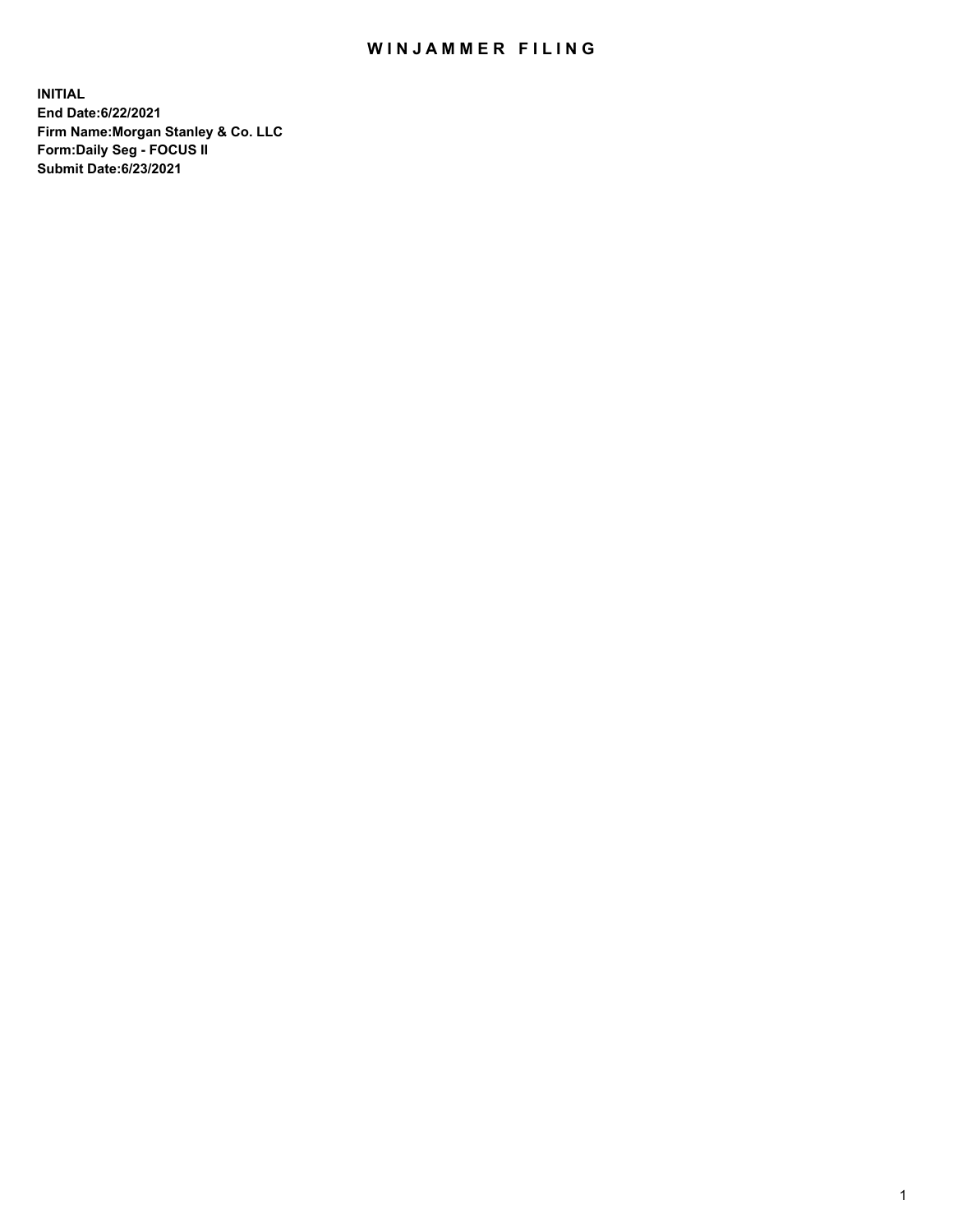**INITIAL End Date:6/22/2021 Firm Name:Morgan Stanley & Co. LLC Form:Daily Seg - FOCUS II Submit Date:6/23/2021 Daily Segregation - Cover Page**

| Name of Company                                                                                                                                                                                                                                                                                                                | Morgan Stanley & Co. LLC                               |
|--------------------------------------------------------------------------------------------------------------------------------------------------------------------------------------------------------------------------------------------------------------------------------------------------------------------------------|--------------------------------------------------------|
| <b>Contact Name</b>                                                                                                                                                                                                                                                                                                            | <b>Ikram Shah</b>                                      |
| <b>Contact Phone Number</b>                                                                                                                                                                                                                                                                                                    | 212-276-0963                                           |
| <b>Contact Email Address</b>                                                                                                                                                                                                                                                                                                   | Ikram.shah@morganstanley.com                           |
| FCM's Customer Segregated Funds Residual Interest Target (choose one):<br>a. Minimum dollar amount: ; or<br>b. Minimum percentage of customer segregated funds required:% ; or<br>c. Dollar amount range between: and; or<br>d. Percentage range of customer segregated funds required between: % and %.                       | 235,000,000<br><u>0</u><br>00<br>0 <sub>0</sub>        |
| FCM's Customer Secured Amount Funds Residual Interest Target (choose one):<br>a. Minimum dollar amount: ; or<br>b. Minimum percentage of customer secured funds required:% ; or<br>c. Dollar amount range between: and; or<br>d. Percentage range of customer secured funds required between:% and%.                           | 140,000,000<br><u>0</u><br><u>00</u><br>0 <sub>0</sub> |
| FCM's Cleared Swaps Customer Collateral Residual Interest Target (choose one):<br>a. Minimum dollar amount: ; or<br>b. Minimum percentage of cleared swaps customer collateral required:% ; or<br>c. Dollar amount range between: and; or<br>d. Percentage range of cleared swaps customer collateral required between:% and%. | 92,000,000<br><u>0</u><br><u>00</u><br>00              |

Attach supporting documents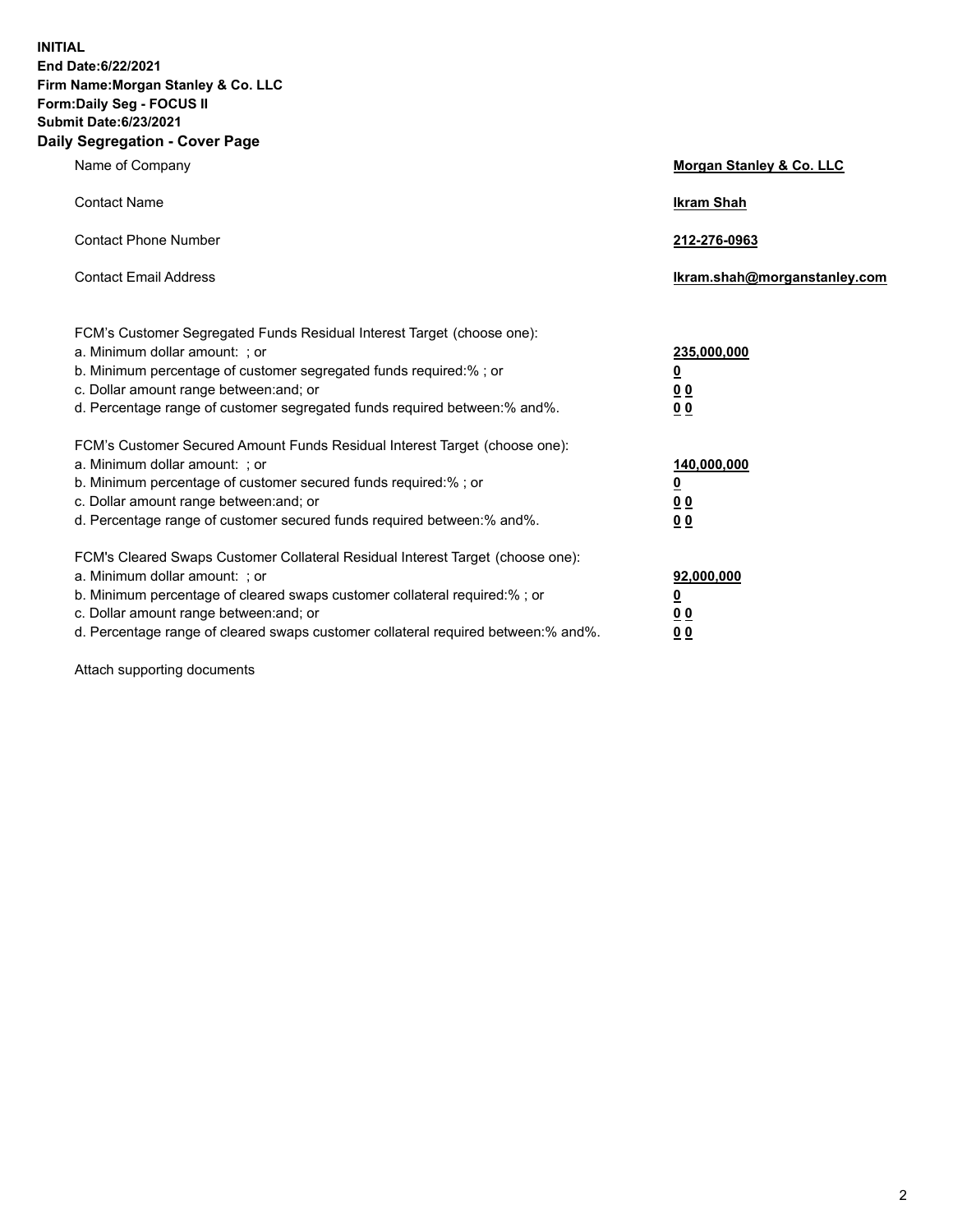## **INITIAL End Date:6/22/2021 Firm Name:Morgan Stanley & Co. LLC Form:Daily Seg - FOCUS II Submit Date:6/23/2021**

## **Daily Segregation - Secured Amounts**

Foreign Futures and Foreign Options Secured Amounts Amount required to be set aside pursuant to law, rule or regulation of a foreign government or a rule of a self-regulatory organization authorized thereunder 1. Net ledger balance - Foreign Futures and Foreign Option Trading - All Customers A. Cash **4,818,552,789** [7315] B. Securities (at market) **2,255,478,824** [7317] 2. Net unrealized profit (loss) in open futures contracts traded on a foreign board of trade **447,860,501** [7325] 3. Exchange traded options a. Market value of open option contracts purchased on a foreign board of trade **23,852,137** [7335] b. Market value of open contracts granted (sold) on a foreign board of trade **-16,306,414** [7337] 4. Net equity (deficit) (add lines 1. 2. and 3.) **7,529,437,837** [7345] 5. Account liquidating to a deficit and account with a debit balances - gross amount **72,152,756** [7351] Less: amount offset by customer owned securities **-70,632,289** [7352] **1,520,467** 6. Amount required to be set aside as the secured amount - Net Liquidating Equity Method (add lines 4 and 5) 7. Greater of amount required to be set aside pursuant to foreign jurisdiction (above) or line 6. FUNDS DEPOSITED IN SEPARATE REGULATION 30.7 ACCOUNTS

- 1. Cash in banks
	- A. Banks located in the United States **263,204,878** [7500]
	- B. Other banks qualified under Regulation 30.7 **553,298,073** [7520] **816,502,951**
- 2. Securities
	- A. In safekeeping with banks located in the United States **629,796,285** [7540]
	- B. In safekeeping with other banks qualified under Regulation 30.7 **42,586,256** [7560] **672,382,541**
- 3. Equities with registered futures commission merchants
	-
	- B. Securities **0** [7590]
	- C. Unrealized gain (loss) on open futures contracts **-4,187,774** [7600]
	- D. Value of long option contracts **0** [7610]
	- E. Value of short option contracts **0** [7615] **14,777,992** [7620]
- 4. Amounts held by clearing organizations of foreign boards of trade
	-
	- B. Securities **0** [7650]
	- C. Amount due to (from) clearing organization daily variation **0** [7660]
	- D. Value of long option contracts **0** [7670]
	- E. Value of short option contracts **0** [7675] **0** [7680]
- 5. Amounts held by members of foreign boards of trade
	-
	-
	- C. Unrealized gain (loss) on open futures contracts **452,048,275** [7720]
	- D. Value of long option contracts **23,852,137** [7730]
	- E. Value of short option contracts **-16,306,414** [7735] **6,243,189,447**
- 6. Amounts with other depositories designated by a foreign board of trade **0** [7760]
- 7. Segregated funds on hand **0** [7765]
- 8. Total funds in separate section 30.7 accounts **7,746,852,931** [7770]
- 9. Excess (deficiency) Set Aside for Secured Amount (subtract line 7 Secured Statement Page 1 from Line 8)
- 10. Management Target Amount for Excess funds in separate section 30.7 accounts **140,000,000** [7780]
- 11. Excess (deficiency) funds in separate 30.7 accounts over (under) Management Target **75,894,627** [7785]

**0** [7305]

[7354] **7,530,958,304** [7355]

**7,530,958,304** [7360]

[7530]

[7570]

A. Cash **18,965,766** [7580]

A. Cash **0** [7640]

 A. Cash **4,200,499,166** [7700] B. Securities **1,583,096,283** [7710] [7740] **215,894,627** [7380]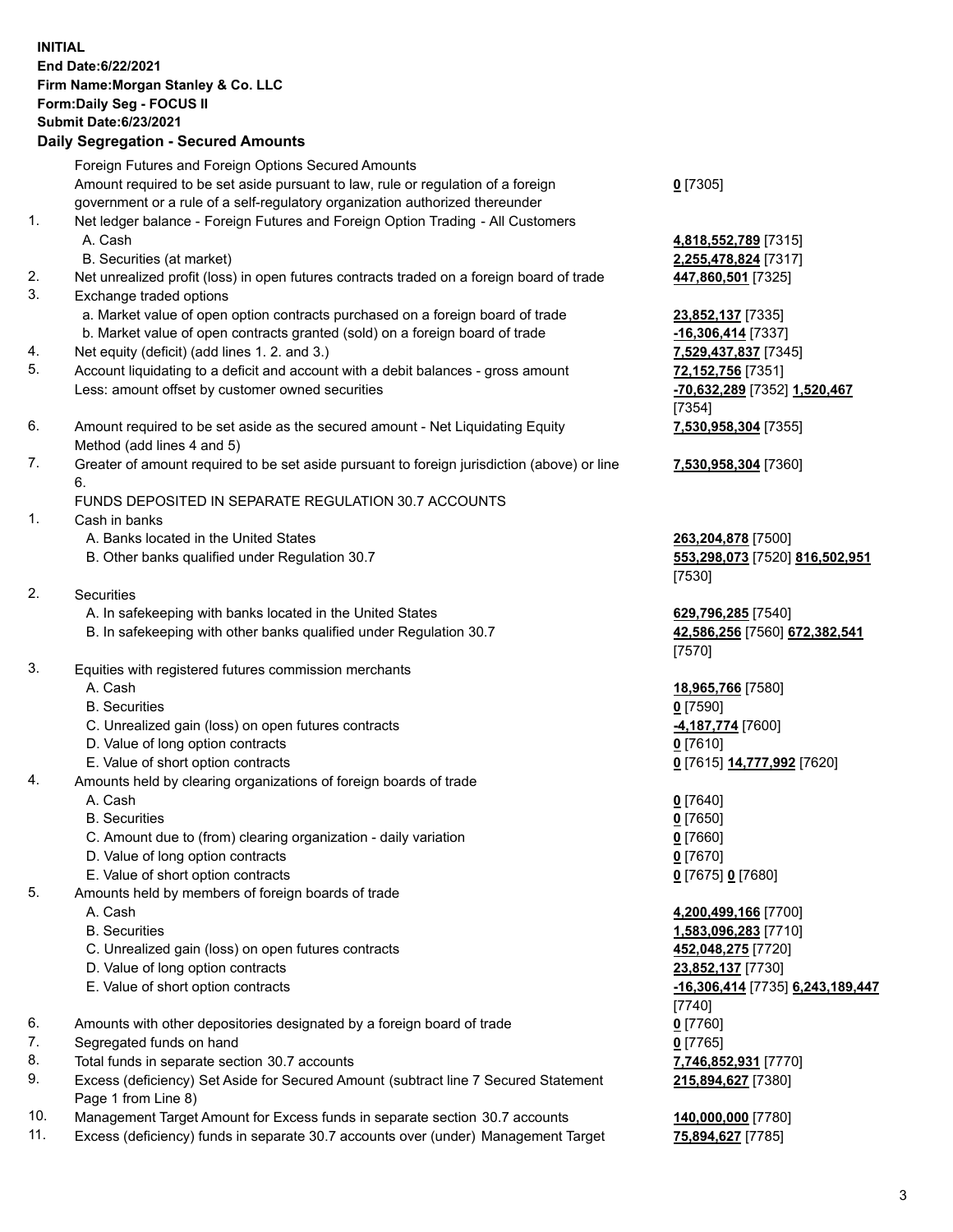**INITIAL End Date:6/22/2021 Firm Name:Morgan Stanley & Co. LLC Form:Daily Seg - FOCUS II Submit Date:6/23/2021 Daily Segregation - Segregation Statement** SEGREGATION REQUIREMENTS(Section 4d(2) of the CEAct) 1. Net ledger balance A. Cash **16,298,039,572** [7010] B. Securities (at market) **8,229,778,189** [7020] 2. Net unrealized profit (loss) in open futures contracts traded on a contract market **703,493,030** [7030] 3. Exchange traded options A. Add market value of open option contracts purchased on a contract market **828,304,688** [7032] B. Deduct market value of open option contracts granted (sold) on a contract market **-377,077,186** [7033] 4. Net equity (deficit) (add lines 1, 2 and 3) **25,682,538,293** [7040] 5. Accounts liquidating to a deficit and accounts with debit balances - gross amount **168,788,231** [7045] Less: amount offset by customer securities **-161,299,838** [7047] **7,488,393** [7050] 6. Amount required to be segregated (add lines 4 and 5) **25,690,026,686** [7060] FUNDS IN SEGREGATED ACCOUNTS 7. Deposited in segregated funds bank accounts A. Cash **2,439,312,426** [7070] B. Securities representing investments of customers' funds (at market) **0** [7080] C. Securities held for particular customers or option customers in lieu of cash (at market) **2,488,913,857** [7090] 8. Margins on deposit with derivatives clearing organizations of contract markets A. Cash **14,992,739,593** [7100] B. Securities representing investments of customers' funds (at market) **0** [7110] C. Securities held for particular customers or option customers in lieu of cash (at market) **5,259,589,817** [7120] 9. Net settlement from (to) derivatives clearing organizations of contract markets **-45,905,419** [7130] 10. Exchange traded options A. Value of open long option contracts **828,304,688** [7132] B. Value of open short option contracts **-377,077,186** [7133] 11. Net equities with other FCMs A. Net liquidating equity **8,969,928** [7140] B. Securities representing investments of customers' funds (at market) **0** [7160] C. Securities held for particular customers or option customers in lieu of cash (at market) **0** [7170] 12. Segregated funds on hand **481,274,515** [7150] 13. Total amount in segregation (add lines 7 through 12) **26,076,122,219** [7180] 14. Excess (deficiency) funds in segregation (subtract line 6 from line 13) **386,095,533** [7190] 15. Management Target Amount for Excess funds in segregation **235,000,000** [7194]

16. Excess (deficiency) funds in segregation over (under) Management Target Amount Excess

**151,095,533** [7198]